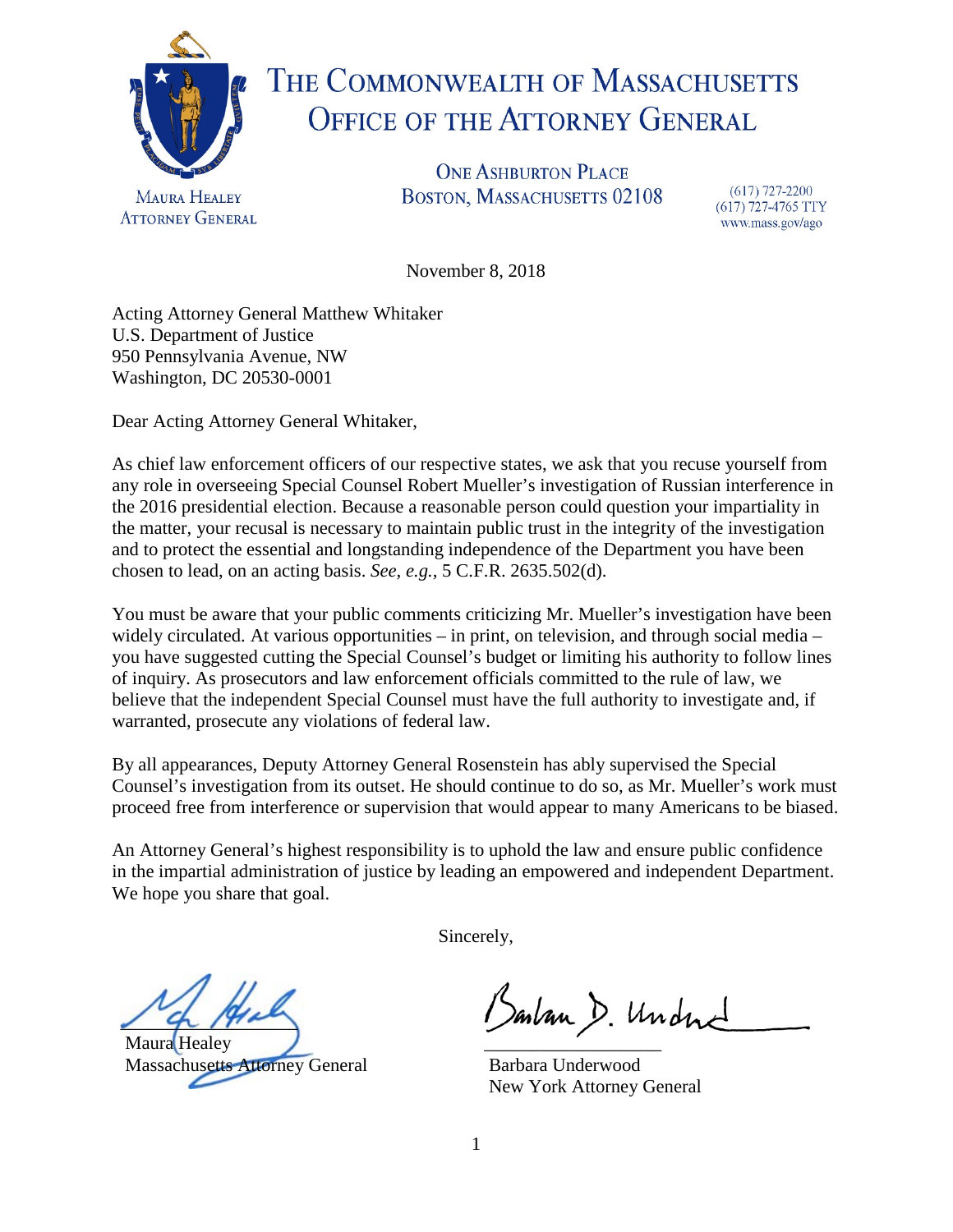$\bigcup$ George Jepsen

Connecticut Attorney General

 $\rightarrow$ 

Karl A. Racine Attorney General for the District of Columbia

 $\sqrt{2\pi\beta^2}$ 

Matthew P. Denn Delaware Attorney General

 $\iota$  avouell a

Russell A. Suzuki Hawaii Attorney General

Madigar

Lisa Madigan Illinois Attorney General

 $\overline{\phantom{a}}$ 

Gurbir S. Grewal New Jersey Attorney General

 $\rightarrow$ 

Joshua H. Stein North Carolina Attorney General

 $\sim$ 

Thomas J. Donovan/Jr. Vermont Attorney General

 $L$ 

Lori Swanson Minnesota Attorney General

 $\overline{\phantom{a}}$ 

Xavier Becerra California Attorney General

 $\mathscr{Q}_{\mathcal{L}}$  ,  $\gamma$ ,  $\gamma$ 

Ellen F. Rosenblum Oregon Attorney General

Imartin<sup>.</sup>

Peter F. Kilmartin Rhode Island Attorney General